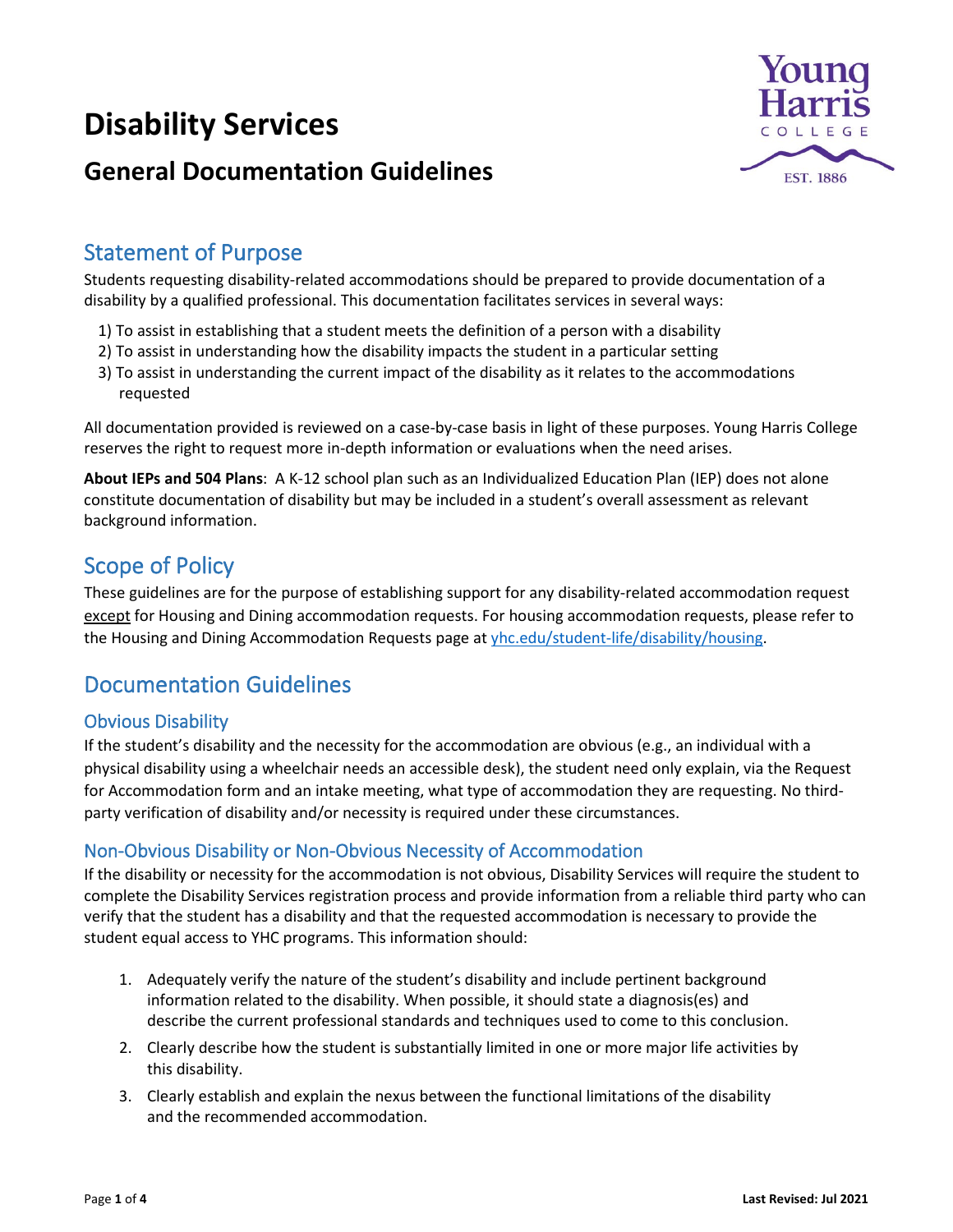- 4. Be current. This is generally defined as within the last calendar year unless the impact of the disability is stable over time. Each case is evaluated on an individual basis and exceptions may be granted depending upon circumstances and the disability.
- 5. Be provided by a licensed clinical professional familiar with the student's history and functional implications of the impairments. This person should be someone eligible to diagnose and assess in the field of the disability (e.g. a podiatrist would not be an appropriate professional to assess a digestive disorder, a mental health professional should diagnose a psychological disorder).
- 6. Be dated and signed, and include the name, title and professional credentials of the evaluator. Licensing or certification information should also be included.
- 7. Be printed on the letterhead of the evaluating professional and written in English.

If a requested accommodation is not supported by the information provided, Young Harris College reserves the right to request additional information in support of the accommodation request.

#### Learning Disabilities

Providing academic accommodations to students who have a learning disability is most accurate when we have information about how the student qualified for the diagnosis and the nature of their specific academic challenges. This information is typically available in a standard testing battery.

Students requesting accommodation on the basis of a specific learning disability should provide documentation from a professional who has undergone comprehensive training and has relevant experience in differential diagnosis of a full range of cognitive and psychiatric disabilities (e.g., Psychologist).

A comprehensive testing battery typically contains the following elements. The clinician completing the report may select tests other than those listed in the following example if they provide a rational for the tests selected. An IEP or 504 plan is typically inadequate in this regard.

- 1. A diagnostic interview the interview must include a description of the presenting problem(s), developmental, medical, psycho-social, and employment histories, family history, and a discussion of comorbidity where indicated;
- 2. An assessment for the neurological or psychological evaluation to illustrate a substantial limitation to learning, the comprehensive assessment battery must contain the following domains:
	- a. Aptitude/cognitive ability an assessment of global intellectual functioning as measured by the Wechsler Adult Intelligence Scale-IV (WAIS-IV) or the Wechsler Intelligence Scale for Children (WISC-III) with all subtests, standard scores, and index scores;
	- b. Academic achievement a comprehensive achievement battery (e.g., Woodcock-Johnson Psychoeducational Battery – III: Tests of Achievement), with subtest and standard scores, indicating current level of functioning in the academic areas of reading, math, oral and written language; and
	- c. Information processing a comprehensive battery (e.g., Woodcock-Johnson Psychoeducational Battery-III: Tests of Cognitive Abilities), with subtest and standard scores, which addresses the specific areas of short and long-term memory, sequential memory, auditory and visual perception, processing speed, executive functioning, and motor ability.
- 3. A specific diagnosis which conforms to the criteria for the specific learning disability, as stated in the Diagnostic and Statistical Manual of Mental Disorders.
- 4. A clinical summary which:
	- a. Indicates the substantial limitations to major life activities posed by the specified learning disability;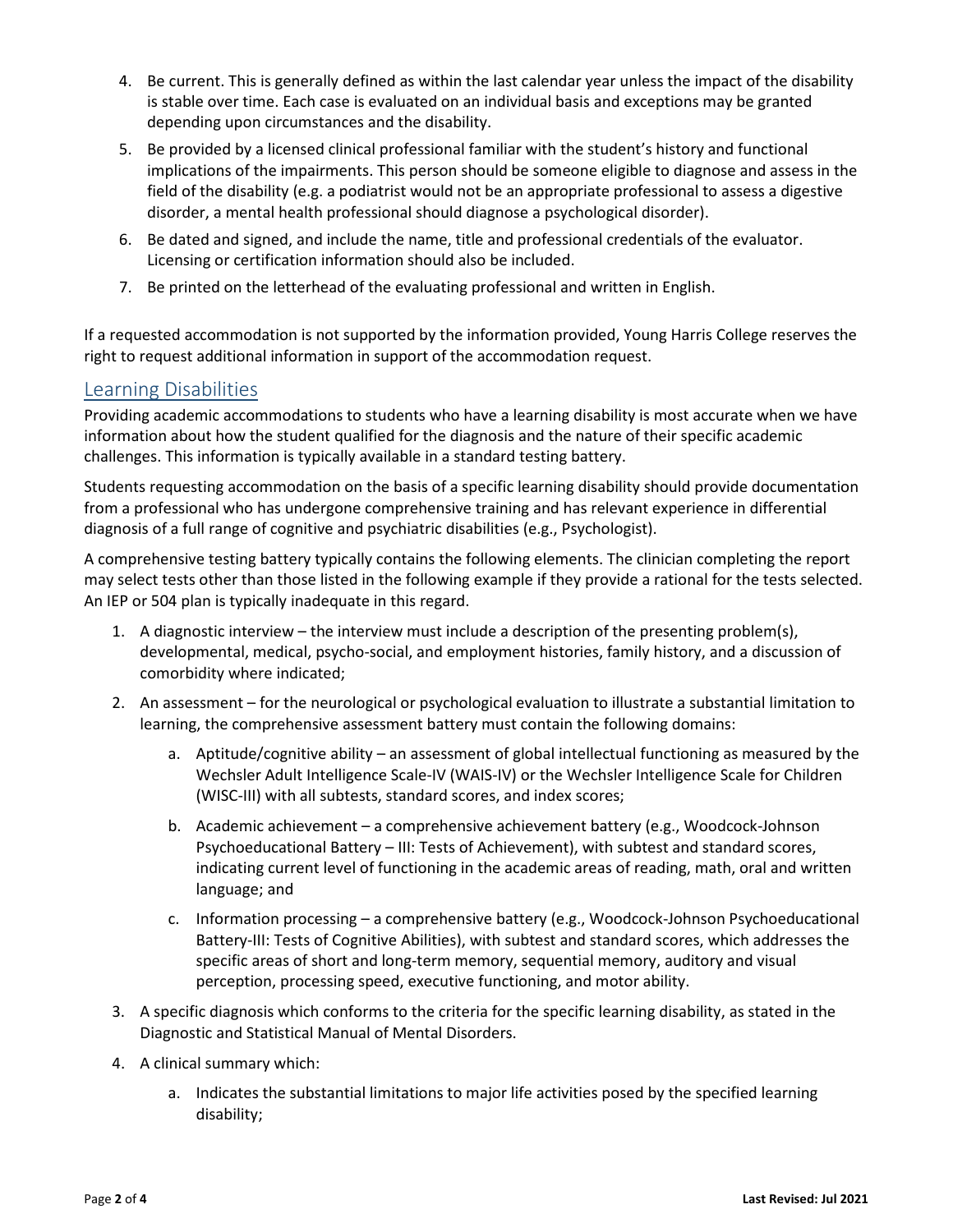- b. Describes the extent to which these limitations impact the academic context for which accommodations are being requested;
- c. Suggests how the specific effects of the learning disability may be accommodated; and
- d. States how the effects of the learning disability are mediated by the recommended accommodations.
- 5. Testing must have been administered using adult norms or have occurred within the last 5 years. Contact Disability Services in for guidance if you are updating a previous testing battery.

# Types of Documentation Generally Not Accepted

Disability Services is generally unable to accept the following types of documentation:

- 1. Information originating from YHC Student Counseling Services.
- 2. Photographs of documentation.
- 3. Entries from patient medical charts or other clinical notes.
- 4. Information written on prescription pads.
- 5. Information that is illegible or in a language other than English.
- 6. Self-evaluations.
- 7. Information from non-professionals.
- 8. Research articles.
- 9. Copies of documentation that you will need to have returned to you. All physical documentation received is scanned into an electronic format and then confidentially shredded.

If a requested accommodation is not supported by the information provided, Young Harris College reserves the right to request additional documentation in support of the accommodation request.

**About IEPs and 504 Plans**: A K-12 school plan such as an Individualized Education Plan (IEP) does not alone constitute documentation of disability but may be included in a student's overall assessment as relevant background information.

### Submitting Documentation

Information can be submitted in one of the following ways. Unfortunately, Disability Services no longer supports fax communication.

- Attached to the online RFA form upon submission \***preferred**\*
- Uploaded using the Disability Services [Document Submission](https://nam11.safelinks.protection.outlook.com/?url=https%3A%2F%2Fforms.office.com%2FPages%2FResponsePage.aspx%3Fid%3DY-h5E4pAdEubJyoUtO5aB4lKv337uOJFkIz_uncGtEtUNEVWWkFSNUY0Q0ZFREc5MkhGWDVMREcxQy4u&data=04%7C01%7Cmslaughter%40yhc.edu%7Cb39707e5c3c54e82ee7b08d8b1b01883%7C1379e863408a4b749b272a14b4ee5a07%7C1%7C0%7C637454717286015838%7CUnknown%7CTWFpbGZsb3d8eyJWIjoiMC4wLjAwMDAiLCJQIjoiV2luMzIiLCJBTiI6Ik1haWwiLCJXVCI6Mn0%3D%7C1000&sdata=2t%2FH4GC9FjQpnPTHKR3ehqpOnyUpfiBZSCyEpiN%2Btik%3D&reserved=0) form \***preferred**\*
- Dropped off at the YHC Success Center front desk during regular business hours
- Sent by post mail to the following address:

 Disability Services - Success Center 1 College St. Young Harris, GA 30582

The accommodations process is not an immediate process. Disability Services at YHC will not review accommodation requests until all information is received. **Please allow up to 10 business days for review.** Required information includes:

- 1) A complete[d Request for Accommodations form](https://studentyhc.sharepoint.com/campus-services/Pages/DisabilityServices.aspx)
- 2) Appropriate documentation as outlined above

Once information is processed and reviewed, students will be contacted at their yhc.edu email address outlining next steps which may include a request to submit additional information and/or an invitation and directions to schedule an intake or follow-up meeting.